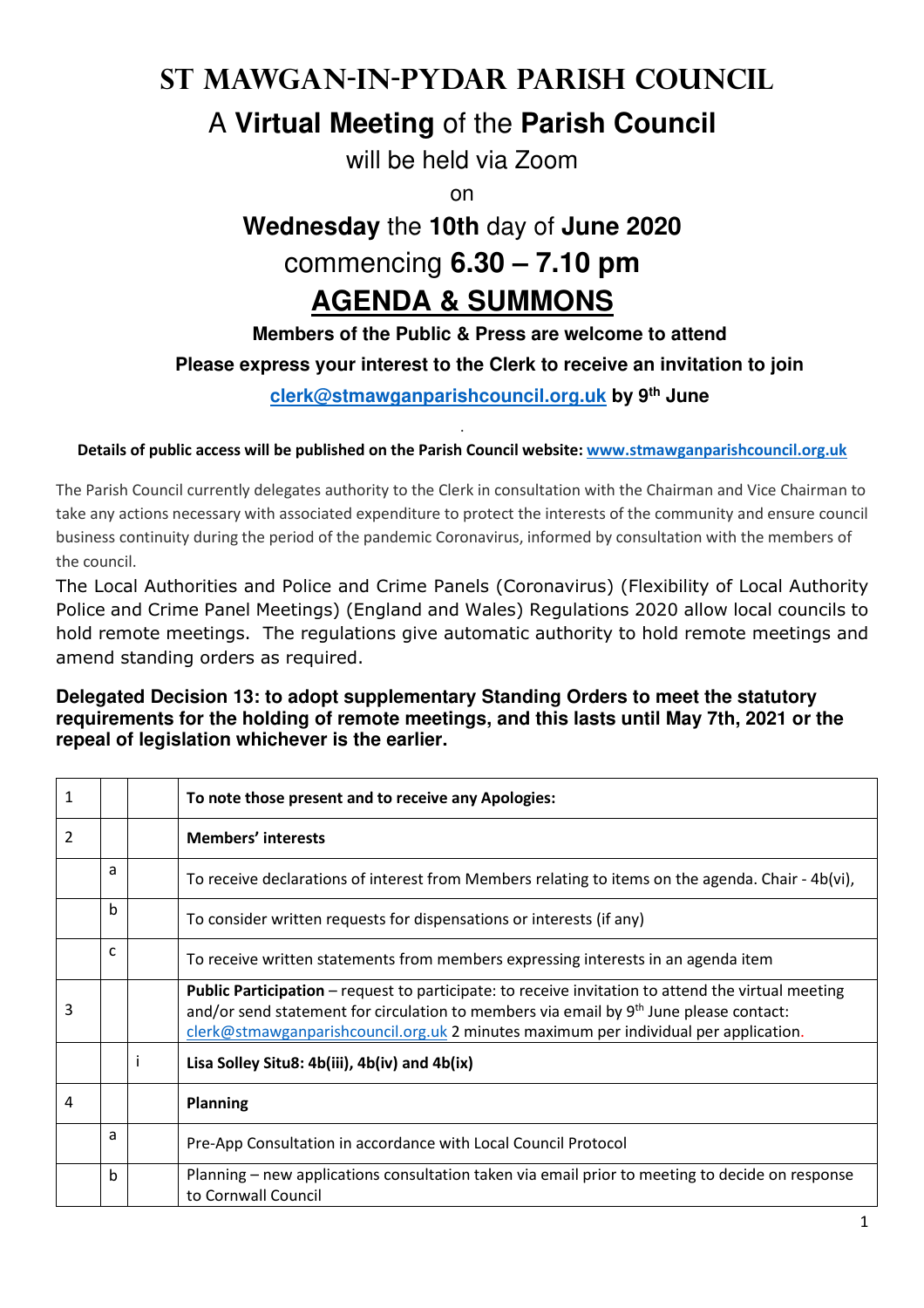|    |   |      | PA20/02197. Applicant Mr And Mrs P Murrish. Proposal: All weather sand school for private use       |  |  |  |  |
|----|---|------|-----------------------------------------------------------------------------------------------------|--|--|--|--|
|    |   | i.   | for exercising horses all year round and construction of new access. Location: Land South of        |  |  |  |  |
|    |   |      | Retorrick Mill St Mawgan TR8 4BH                                                                    |  |  |  |  |
|    |   | ii.  | PA19/07954. Applicant Mr H Anscombe. Proposal: Change of use of outbuilding to a holiday let        |  |  |  |  |
|    |   |      | and construction of an additional holiday cabin. Location: Natural Bridges St Mawgan.               |  |  |  |  |
|    |   |      | PA20/03855. Applicant Miss Emma De La Hunty. Proposal: Demolition of existing single storey         |  |  |  |  |
|    |   | iii  | bathroom, coal store and WC, side extension and provision of single storey rear kitchen, dining     |  |  |  |  |
|    |   |      | room, bedroom, and bathroom extension, with internal alterations. Location: 2 Council Houses        |  |  |  |  |
|    |   |      | Carloggas St Mawgan.                                                                                |  |  |  |  |
|    |   |      | PA20/04179. Applicant Ms E De-la-Hunty. Proposal: Proposed access and off-street parking            |  |  |  |  |
|    |   | iv   | provision. Location: 2 Council Houses Carloggas St Mawgan.                                          |  |  |  |  |
|    |   |      | PA20/03480. Applicant: Mr Peter Cole. Proposal Construction of replacement dwelling and             |  |  |  |  |
|    |   | v    | outbuildings together with external parking and amenity space with variation of condition 2 of      |  |  |  |  |
|    |   |      | decision PA17/08278 dated 15/05/2018 Location: Mansel Cottage Trenance Mawgan Porth.                |  |  |  |  |
|    |   |      | PA20/03974. Applicant Mr Ian Cross. Proposal: Part single, part two storey rear extension,          |  |  |  |  |
|    |   | vi   | installation of front and rear dormer windows, addition of terraces to the rear and erection of car |  |  |  |  |
|    |   |      | port at the front of the property. Location: Cutty Sark Tredragon Road Mawgan Porth.                |  |  |  |  |
|    |   |      | PA20/03986. Applicant Mr and Mrs J and M Cockburn. Proposal: Two storey extension to house          |  |  |  |  |
|    |   | vii  | and modifications to dormer windows, demolition of outbuilding. Location: Chyryn Trenance           |  |  |  |  |
|    |   |      | Mawgan.                                                                                             |  |  |  |  |
|    |   |      |                                                                                                     |  |  |  |  |
|    |   |      | Cllr L McKenzie to leave the meeting at this juncture                                               |  |  |  |  |
|    |   |      | PA20/04177. Applicant Mr S Plant. Proposal: Outline application with all matters reserved for       |  |  |  |  |
|    |   | viii | construction of up to 5 affordable dwellings. Location: Land North East of Tregarrick Ox Lane St    |  |  |  |  |
|    |   |      | Mawgan.                                                                                             |  |  |  |  |
|    |   |      | Cllr L McKenzie can return to the meeting                                                           |  |  |  |  |
|    |   |      | After agenda posted - deferred to July                                                              |  |  |  |  |
|    |   |      |                                                                                                     |  |  |  |  |
|    |   |      |                                                                                                     |  |  |  |  |
|    |   | ix   | PA20/04286. Applicant Dr and Mrs Cooper. Proposal: Variation of condition 1 (plans) of              |  |  |  |  |
|    |   |      | PA19/09301 (Construction of extensions and alterations, plus detached garage without                |  |  |  |  |
|    |   |      | compliance with condition 1 of PA19/00965). Location Hylton Lanvean St Mawgan.                      |  |  |  |  |
|    |   | X    | PA20/03994. Applicant: Homeroot Ltd. Proposal: Variation of condition 2 (plans) in relation to      |  |  |  |  |
|    |   |      | PA18/07809 (Construction of two dwellings). Location: Well Cottage Trevarrian.                      |  |  |  |  |
|    |   |      | PA20/04479. Applicant: Mrs Justyna Nagel. Prior Notification for Demolition of disused RAF Air      |  |  |  |  |
|    |   | хi   | Traffic Control Tower and ancillary buildings 35A and 35E. Location: Newquay Cornwall Airport       |  |  |  |  |
|    |   |      | New Road Carloggas St Mawgan.                                                                       |  |  |  |  |
|    | C |      | To note Advices and Decisions by Cornwall Council:                                                  |  |  |  |  |
|    |   |      |                                                                                                     |  |  |  |  |
|    |   |      | PA20/03254 Decided not to make a TPO (TCA apps). Applicant: Mrs Lynne Mann. Location:               |  |  |  |  |
|    |   |      | Lanherne Cottage Penpont St Mawgan TR8 4ET. Proposal: 1 x Turkey Oak to be pruned as per            |  |  |  |  |
|    | e |      | thick red line on revised photo. 3 x Sycamore to be pruned due to size and condition.               |  |  |  |  |
|    |   |      | 5-day protocol -                                                                                    |  |  |  |  |
|    |   |      | PA19/08940 - The Park, Mawgan Porth, Newquay. Planning WG delegated decision: Referred to           |  |  |  |  |
|    |   |      | case officer as invalid application. Awaiting Cornwall Council response.                            |  |  |  |  |
|    | f |      | To discuss planning enforcement issues - to refer any new issues and updates - if any.              |  |  |  |  |
| 10 |   |      | <b>FINANCE and LEGISLATION:</b>                                                                     |  |  |  |  |
|    | a |      | To note any income received: Bank Interest £1.97, Community Chest Donation Mawgan Porth             |  |  |  |  |
|    |   |      | Beach Entrance £350, Kernow Solar Park £2779. 59, Community Infrastructure Levy £4916.55            |  |  |  |  |
|    | b |      | Accounts -invoices for payment (Schedule of Payments were sent to Cllrs prior to meeting for        |  |  |  |  |
|    | с |      | approval and authorised online by Chair, Cllr D Carter, and Clerk prior to meeting)                 |  |  |  |  |